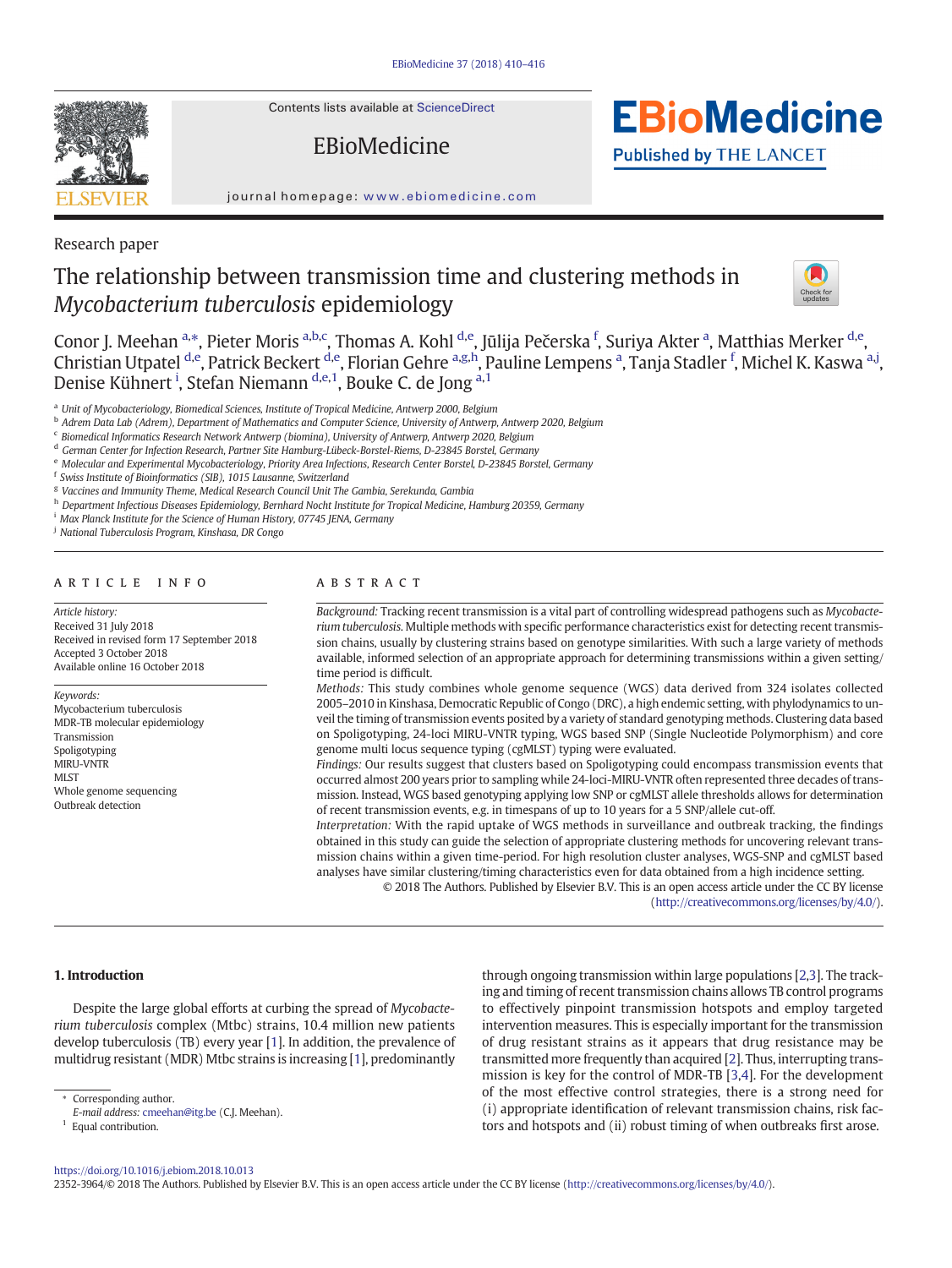#### Research in context

#### Evidence before this study

For nearly 30 years, molecular genotyping tools have been used to define transmission chains/clusters of Mycobacterium tuberculosis strains. A variety of tools are used for such analysis e.g. the presence/absence of spacers sequences (Spoligotyping), the length of tandem repeat patterns (24-loci-MIRU-VNTR) or, more recently, nearly the complete genome by whole genome sequencing (WGS). Each method has been proposed as the gold standard genotyping technique for detecting transmission events in a certain timeframe and selection of the optimal method for a given question is difficult as important parameters (e.g. the time span a particular outbreak can encompass) are not well defined. Based on inferred mutation rates, there have been some time scales proposed for clusters based on WGS SNP-based methods, supported by contact tracing data to confirm epidemiological links. However, there is uncertainty around these timing estimates for SNP-based techniques, limited timing estimates available for classical genotyping techniques and no such estimates for cgMLST approaches. This makes it very difficult for researchers, public health workers and clinicians to correctly interpret reported clustering data. This is especially the case as WGS based methods are becoming rapidly ingrained in surveillance and clinical workflows.

#### Added value of this study

This study is the first to perform a comparative evaluation of cluster data defined by both classical and WGS-based M. tuberculosis genotyping approaches, especially with regard to transmission timing. While many studies have put forward various methods as the gold standard for *M. tuberculosis* transmission detection, we have tested clustering data generated by the different methods in a Bayesian statistical framework to elucidate the true fraction of recent transmission each approach is detecting. When specifically looking at recent transmission (e.g. < 10 years previous), our results indicate that classical genotyping methods vastly over estimate recent transmission events. This solidifies the need for WGS-based methods when searching for recent outbreaks of M. tuberculosis.

#### Implications of all the available evidence

Our study allows researchers and public health officials to select the appropriate genotyping method for assessing transmission with respect to the epidemiological setting and a given timeperiod. We also suggest the incorporation of particular genotyping methods in a cascade system with increasing resolution for various levels of surveillance e.g. from multi-country surveillance down to recent transmission and outbreak analyses. This is particularly important as each method comes with specific costs, infrastructure and computational requirements, human resources, and, last but not least interpretation complexities – all of which might not be feasible at all sites or scales. Accordingly, our study can aid a cost/benefit analysis for selection of genotyping techniques, that might especially be used in high incidence, low resource settings.

Epidemiological TB studies often apply genotyping methods to Mtbc strains to determine whether two or more patients are linked within a transmission chain (molecular epidemiology) [[5\]](#page-5-0). Contact tracing is the primary non-molecular epidemiological method for investigating transmission networks of TB, mainly based on patient interviews [\[6\]](#page-5-0). Although this method is often seen as a gold standard of transmission linking, it does not always match the true transmission patterns, even in low incidence settings [\[7\]](#page-5-0) and misses many connections [\[8\]](#page-5-0). The implementation of molecular genotyping and epidemiological approaches has overcome these limitations and is often used as the main approach for transmission analyses. Classical genotyping has involved IS6110 DNA fingerprinting [[9](#page-5-0)], Spoligotyping (CRISPR-based) [[10](#page-5-0)], and variable-number tandem repeats of mycobacterial interspersed repetitive units (MIRU-VNTR) [[11](#page-5-0)] which is the most common method at the moment [[5](#page-5-0)]. The latter method is based on copy numbers of a sequence in tandem repeat patterns derived from 24 distinct loci within the genome [\[12](#page-5-0)]. If two patients have the same classical genotyping pattern such as a 24-loci MIRU-VNTR pattern (or up to one locus difference [\[12](#page-5-0)]) they are considered to be within a local transmission chain. The combination of Spoligotyping and MIRU-VNTR-typing, where patterns must match in both methods to be considered a transmission link, is often considered the molecular gold standard for transmission linking and genotyping [[12\]](#page-5-0). However, examples of unlinked patients with identical patterns have been observed, suggesting that this threshold covers too broad a genetic diversity and timespan between infections [[7](#page-5-0)].

The application of (whole genome) sequence (WGS)-based approaches for similarity analysis of Mtbc isolates and cluster determination is known to have high discriminatory power when assessing transmission dynamics [[7,13](#page-5-0)–16], either using core genome multilocus sequence typing (cgMLST) [\[17,18\]](#page-6-0) or SNP distances [\[7](#page-5-0)[,14,15](#page-6-0),[19\]](#page-6-0). WGS-based approaches compare the genetic relatedness of the genomes of the clinical strains under consideration, albeit usually excluding large repetitive portions of the genome  $(>10\%)$  for the PE/PPE genes alone [\[20](#page-6-0)]), with the assumption that highly similar strains are linked by a recent transmission event [[7](#page-5-0),[14\]](#page-6-0). Although many SNP cutoffs for linking isolates have been proposed [[21\]](#page-6-0), the most commonly employed is based on the finding that a 5 SNP cut-off will cluster the genomes of strains from the majority of epidemiologically linked TB patients, with an upper bound of 12 SNPs between any two linked isolates [[14\]](#page-6-0). The emerging widespread use of WGS has quickly pushed these cut-offs to be considered the new molecular gold standard of recent transmission linking, although SNP distances may vary for technical reasons (e.g. assembly pipelines or filter criteria [\[22](#page-6-0)]) and between study populations e.g. high and low incidence settings [\[19](#page-6-0)].

In addition to cluster detection, uncovering the timing of transmission events within a given cluster is highly useful information for TB control e.g. for assessing the impact of interventions on the spread of an outbreak or uncovering when MDR-TB transmission first emerged in a particular setting. Accordingly, knowledge of the rate change associated with different genotyping methods is essential for correct timing. The whole genome mutation rate of Mtbc strains has been estimated by several studies as between  $10^{-7}$  and 10−<sup>8</sup> substitutions per site per year or ~0·3–0·5 SNPs per genome per year [\[7](#page-5-0),[14,](#page-6-0)23–[25](#page-6-0)], while the rate of change in the MIRU-VNTR loci specifically is known to be quicker  $(-10^{-3})$  [[26,27\]](#page-6-0). Since these mutation rates have been shown to also vary by lineage [\[24,28\]](#page-6-0) and over short periods of time [\[23](#page-6-0)], such variation needs to be accounted for when estimating transmission times, e.g. by using Bayesian phylogenetic dating techniques [[3](#page-5-0)[,23,26\]](#page-6-0).

Considering the multiple genotyping methods currently available, many of them proposed as a "gold standard", there is an urgent need to precisely define the individual capacity of each method to accurately detect recent transmission events and perform timing of outbreaks. To provide this essential information, this study harnesses the power of WGS-based phylogenetic dating methods to assign timespans onto Mtbc transmission chains encompassed by the different genotypic clustering methods commonly used in TB transmission studies.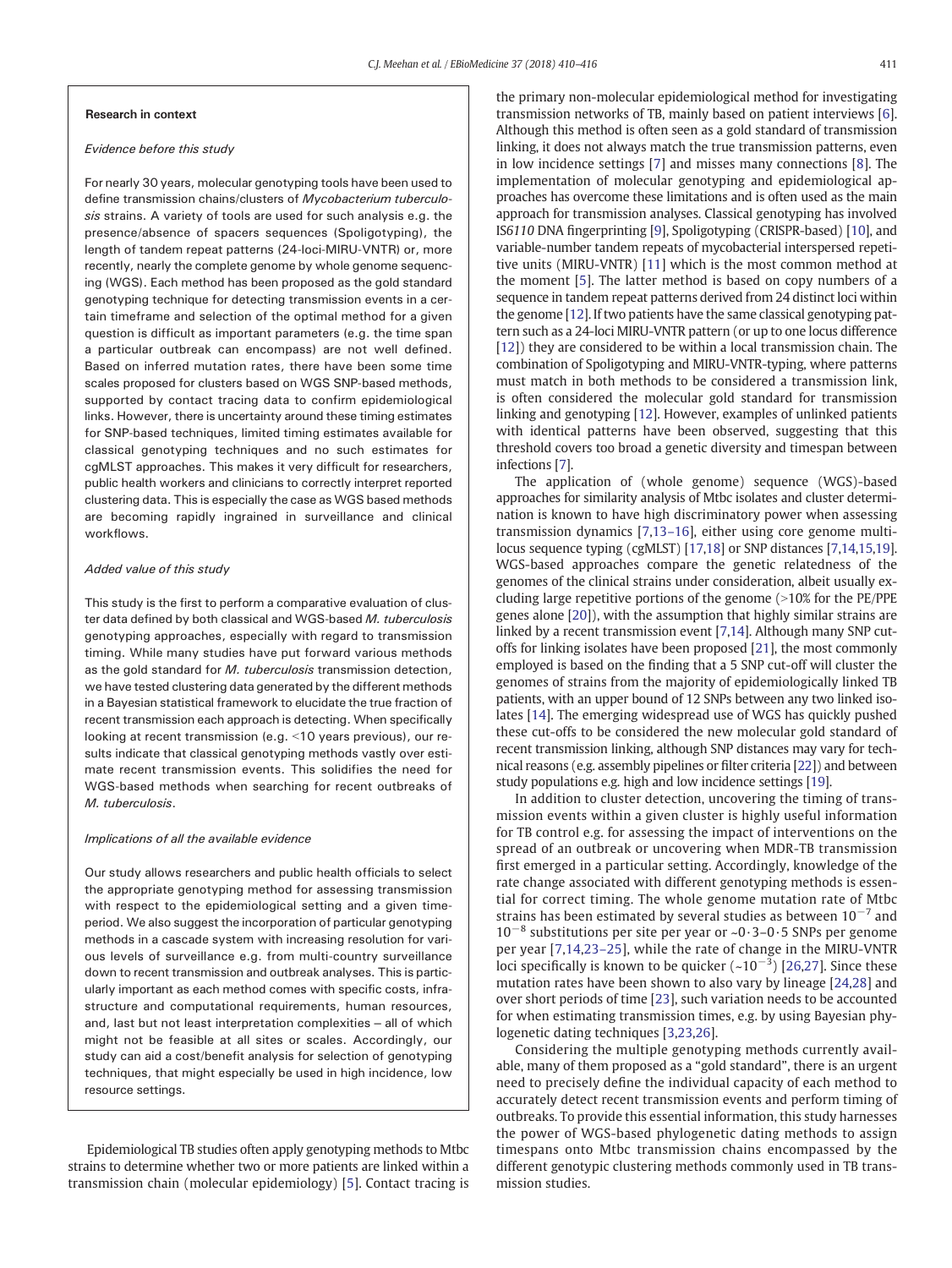# 2. Materials and methods

# 2.1. Dataset, ethical approval and sequencing

A set of 324 isolates from Kinshasa, Democratic Republic of Congo were collected from consecutive retreatment TB patients between 2005 and 2010 at TB clinics, servicing an estimated 30% of the population of Kinshasa. This dataset represents approximately 2% of the cases at the time. All isolates were taken from the start of the patient's retreatment phase and were phenotypically resistant to rifampicin (RR-TB) and the majority are also isoniazid resistant (i.e. MDR-TB). Use of the stored isolates without any linked personal information was approved by the health authorities of the DRC and the Institutional Review Board of the ITM in Antwerp (ref no 945/14). Libraries for whole genome sequencing were prepared from extracted genomic DNA with the Illumina Nextera XT kit, and run on the Illumina NextSeq platform in a 2x151bp run according to manufacturer's instructions. Illumina read sets are available on the ENA ([https://www.ebi.ac.uk/ena\)](https://www.ebi.ac.uk/ena) under the accession number PRJEB27847.

### 2.2. Genome reconstruction

The MTBseq pipeline [\[29\]](#page-6-0) was used to detect the SNPs for each isolate using the H37Rv reference genome (NCBI accession number NC000962.3) [\[30](#page-6-0)]. Unambiguous allele calls were based on the following parameters: four forward and four reverse reads indicating the allele, four reads indicating the allele with a phred score of 20 and a 75% allele frequency. All samples had over 95% coverage of H37Rv (median of 98%) with genome depth ranging from  $54\times$  to 290 $\times$  (median of 160.5×). For creation of the SNP alignments, genes known to be involved in drug resistance (as outlined in the PhyResSE list of drug mutations v27 [\[31](#page-6-0)]) were excluded from the alignment and additional filtering of sites with ambiguous calls in  $>5%$  of isolates and those SNPs within a 12 bp window of each other was also applied.

# 2.3. Transmission cluster estimation methods

Six standard transmission clustering approaches were chosen for comparison and analysis: Spoligotyping, MIRU-VNTR, Spoligotyping  $+$ MIRU-VNTR, SNP-based clustering and cgMLST-based clustering. The latter two approaches were undertaken at 3 different cut-offs (1, 5 and 12 SNPs/alleles). The total SNP distances were calculated, per method, to investigate the range of variability encompassed within each cluster. Maximum SNP distances were derived from pairwise comparisons of isolates within the SNP alignment using custom python scripts. A clustering rate was calculated for each method using the formula ( $n_c$ - c)/n, where  $n_c$  is the total number of isolates clustered by a given method, c is the number of clusters, and n is the total number of isolates in the dataset ( $n = 324$ ).

# 2.4. Spoligotyping and MIRU-VNTR

Spoligotype patterns were obtained from membranes following the previously published protocol [[10](#page-5-0)]. Isolates were said to be clustered if all 43 spacers matched. Genotyping by MIRU-VNTR was undertaken as previously described [[12\]](#page-5-0). 2 μl of DNA was extracted from cultures and amplified using the 24 loci MIRU-VNTR typing kit (Genoscreen, Lille, France). Analysis of patterns was undertaken using the ABI 3500 automatic sequencer (Applied Biosystems, California, USA) and Genemapper software (Applied Biosystems). Isolates were said to be clustered if all 24 loci matched. Mixed MIRU-VNTR patterns were observed in 18 isolates although this mixing was not observed in the WGS data, likely due to subculturing for sequencing. MIRU-VNTR patterns were also combined with spoligotyping patterns for additional refinement of clusters. Isolates were clustered if both the spoligotyping

pattern and the 24 loci MIRU-VNTR pattern matched. Spoligotyping and MIRU-VNTR patterns are available on figshare [\[32,33\]](#page-6-0).

# 2.5. SNP and cgMLST cut-off clustering

In this study, we employed the widely used 5 SNP (proposed by Walker et al. [[14\]](#page-6-0) as the likely boundary for linked transmission) and 12 SNP cut-offs (proposed maximum boundary) for cluster definition. Additionally, we employed a lower cut-off of 1 SNP to look for clusters of very highly related isolates. Pairwise SNP distances were calculated between all isolates. A loose cluster definition was used, where every isolate in a cluster at most the SNP cut-off from at least 1 other isolate in the cluster.

An alternative approach to clustering using WGS data is the concept of core genome MLST (cgMLST) patterns [\[17,18](#page-6-0)]. BAM files for all isolates are input into Ridom SeqSphere+ software (Ridom GmbH, Münster, Germany) to compile an allelic distance matrix based on the cgMLST v2 scheme consisting of 2891 core Mtbc genes [[18](#page-6-0)]. Loose clusters were then defined using allelic differences of 1, 5 and 12 as cut-offs. These methods are referred to as 1/5/12 cgMLST respectively.

#### 2.6. Estimation of transmission times

To estimate the age and timespan of potential transmission clusters, SNP alignments were created for the four primary clustering types: Spoligotyping, MIRU-VNTR, 12 SNP clusters and 12 allele cgMLST clusters.

A Bayesian approach to transmission time estimation was then undertaken. Each cluster methods alignment was separately input to BEAST-2 v2.4.7 [\[34](#page-6-0)] to create a time tree for those isolates. These phylogenies were built using the following priors:  $GTR + GAMMA$  substitution model, a log-normal relaxed molecular clock model to account for variation in mutation rates [\[35](#page-6-0)] and coalescent constant size demographic model [\[36](#page-6-0)], which assumes a low sampling proportion, as observed here [\[37](#page-6-0)]. This combination of parameters has been tested previously within a Bayesian framework and been shown to be suitable for lineage 4 isolates [[19](#page-6-0),[25](#page-6-0),[38,39](#page-6-0)], including in Brazzaville, the city neighbouring Kinshasa in the Republic of the Congo [[40\]](#page-6-0). The MCMC chain was run six times independently per alignment with a length of at least 400 million, sampled every 40,000th step (Spoligotyping: 400 M; MIRU: 700 M; 12 SNP and cgMLST: 500 M). A log normal prior (mean  $1.5 \times 10^{-7}$ ; variance 1 $\cdot$ 0) was used for the clock model to reflect the previously estimated mutation rate of M. tuberculosis lineage 4 [[7](#page-5-0)[,14,23](#page-6-0)–25], while allowing for variation as previously suggested [\[23\]](#page-6-0). A 1/X non-informative prior was selected for the population size parameter of the demographic model. Isolation dates were used as informative heterochronous tip dates and the SNP alignment was augmented with a count of invariant sites for each of the four nucleotide bases to avoid ascertainment bias [[41\]](#page-6-0). Tracer v1.6 was used to determine adequate mixing and convergence of chains (effective sample sizes (ESS)  $>200$  for all except Spoligotyping with ESS  $>100$ ) after a 25% burn-in. The chains were combined via LogCombiner v2.4.8 [[34\]](#page-6-0) to obtain a single chain for each clustering type with high  $(>700)$  ESS. The tree samples were combined in the same manner and resampled at a lower frequency to create thinned samples of (minimum) 20,000 trees. Tip date randomisation was undertaken to check for temporal signal of the data. The R package 'TipDatingBeast' [\[42](#page-6-0)] was used to randomly reassign tip dates across the 12 SNP-based alignment. Ten repetitions were undertaken and BEAST-2 run as above. Rate mean and tree heights differed significantly between the random date and true dataset log files, suggesting a sufficient temporal signal was present in the data.

The algorithm for estimating the timespan of transmission events encompassed by each method is outlined in Supplemental Fig. 1. Briefly, for each cluster created by the given method, we defined the MRCA node as the internal node that connects all taxa in that cluster. The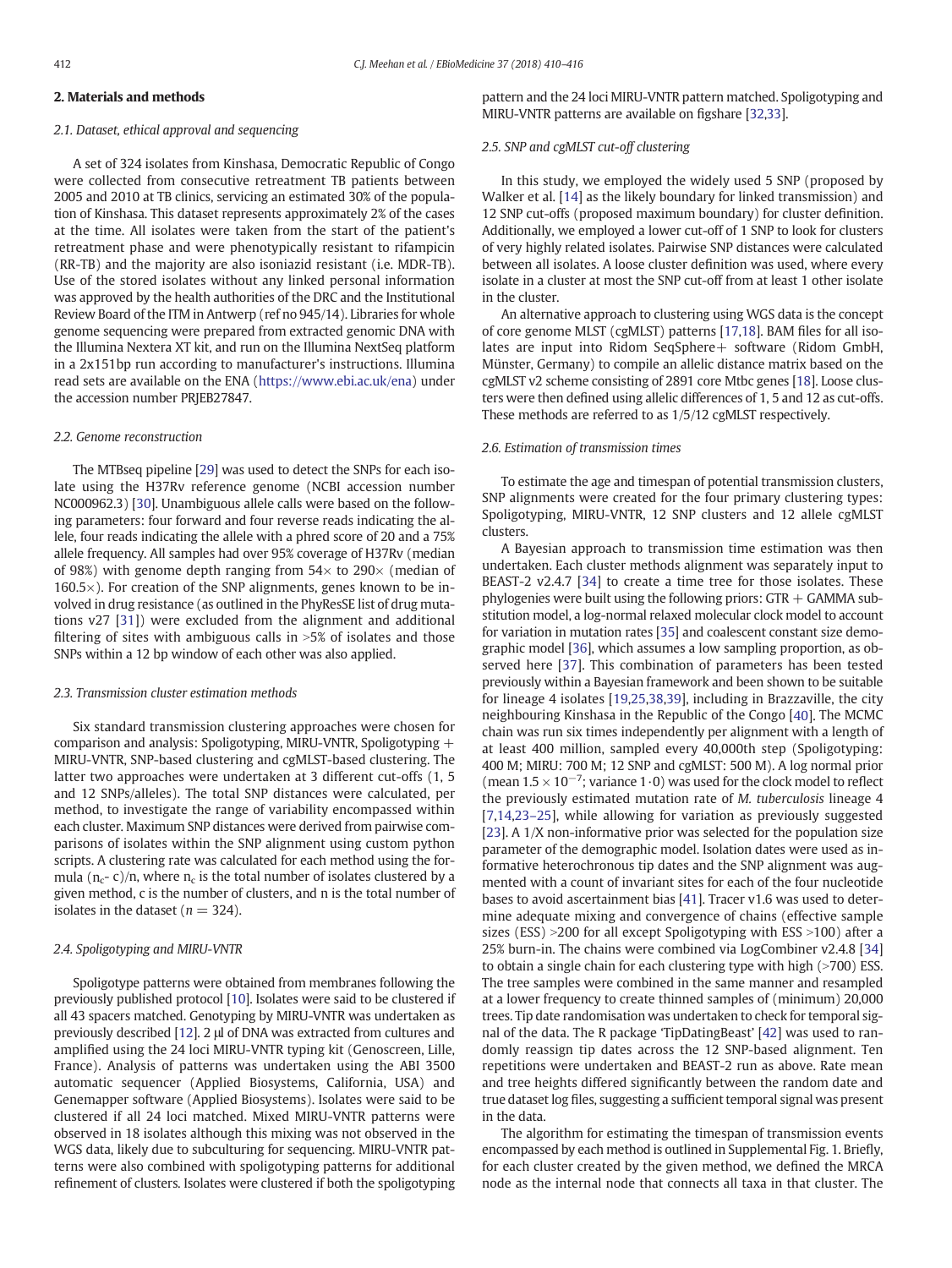youngest node was then defined as the tip that is furthest from this MRCA within the clade (i.e. the tip descendant from that node that was sampled closest to the present time). To better account for changes in the mutation rate over short periods [[23](#page-6-0)], all trees estimated and sampled during the Bayesian MCMC process were used instead of only a single summary phylogeny. For each retained tree in the MCMC process, the difference in age between the MRCA node and youngest node was calculated. This gave a distribution of likely maximum transmission event times within that cluster. For each method, these percluster aggregated ages were then combined across all clusters to give a per-method distribution of transmission event times represented by the clusters. The 95% Highest Posterior Density (HPD) interval of these distributions was calculated with the LaplacesDemon [\[43](#page-6-0)] p.interval function in R v3.4.0 [\[44\]](#page-6-0).

# 3. Results

In this study, we assessed five different approaches for generating putative M. tuberculosis transmission clusters: Spoligotyping, MIRU-VNTR, Spoligotyping and MIRU-VNTR, SNP-based clustering using a 12, 5 and 1 SNP cut-off, and cgMLST allele clustering with 12, 5 and 1 allele cut-offs, using a dataset of 324 isolates collected 2005–2010 in Kinshasa, Democratic Republic of Congo (DRC). The dataset contained 309 L4 and 15 L5 isolates, with a maximum of 1671 SNPs between any two isolates. Bayesian phylodynamic dating approaches implemented in BEAST-2 [\[34](#page-6-0)] were then utilised to assign timespans to the transmission events estimated by each genotyping method.

As expected, classical genotyping methods clustered the most strains, with the lowest resolution (i.e. highest clustering rate) (Fig. 1, [Table 1](#page-4-0)). WGS-based methods had by far the highest discriminatory power and low SNP cut-offs grouped isolates into smaller clusters (e.g. 2–10 isolates per cluster for a 5 SNP cut-off) [\(Table 1](#page-4-0), Fig. 1). The high percentage of strains in a 12 SNP cluster (75%) suggests high levels of transmission in this population, making is suitable for further transmission analyses, despite the estimated low sampling proportion (2% based on demographic data).

Bayesian phylogenetic dating of the timeframe associated with particular transmission chains showed large differences in estimated cluster ages between the different genotyping approaches used [\(Table 1](#page-4-0)), correlating well with the difference in discriminatory power. Cluster ages are defined here as the most ancient transmission event that links any two isolates within a specific cluster (see methods and supplemental Fig. 1). Thus, in phylogenetic terms, the cluster age is the difference in time between when the most recent common ancestor (MRCA) of the entire cluster existed and the date of isolation of the furthest isolate from this ancestor.

The aggregate median ages of clusters derived from Spoligotyping were found to often be several hundred years old (median 178 years



Fig. 1. Clustering of M. tuberculosis isolates. For each approach the inclusion of an isolate into a cluster is outlined in the surrounding circles using GraPhlAn [\[59](#page-6-0)]. The ML phylogenetic tree was created using RAxML-NG [[60\]](#page-6-0) (see supplemental material) and is rooted between L4 and L5 isolates.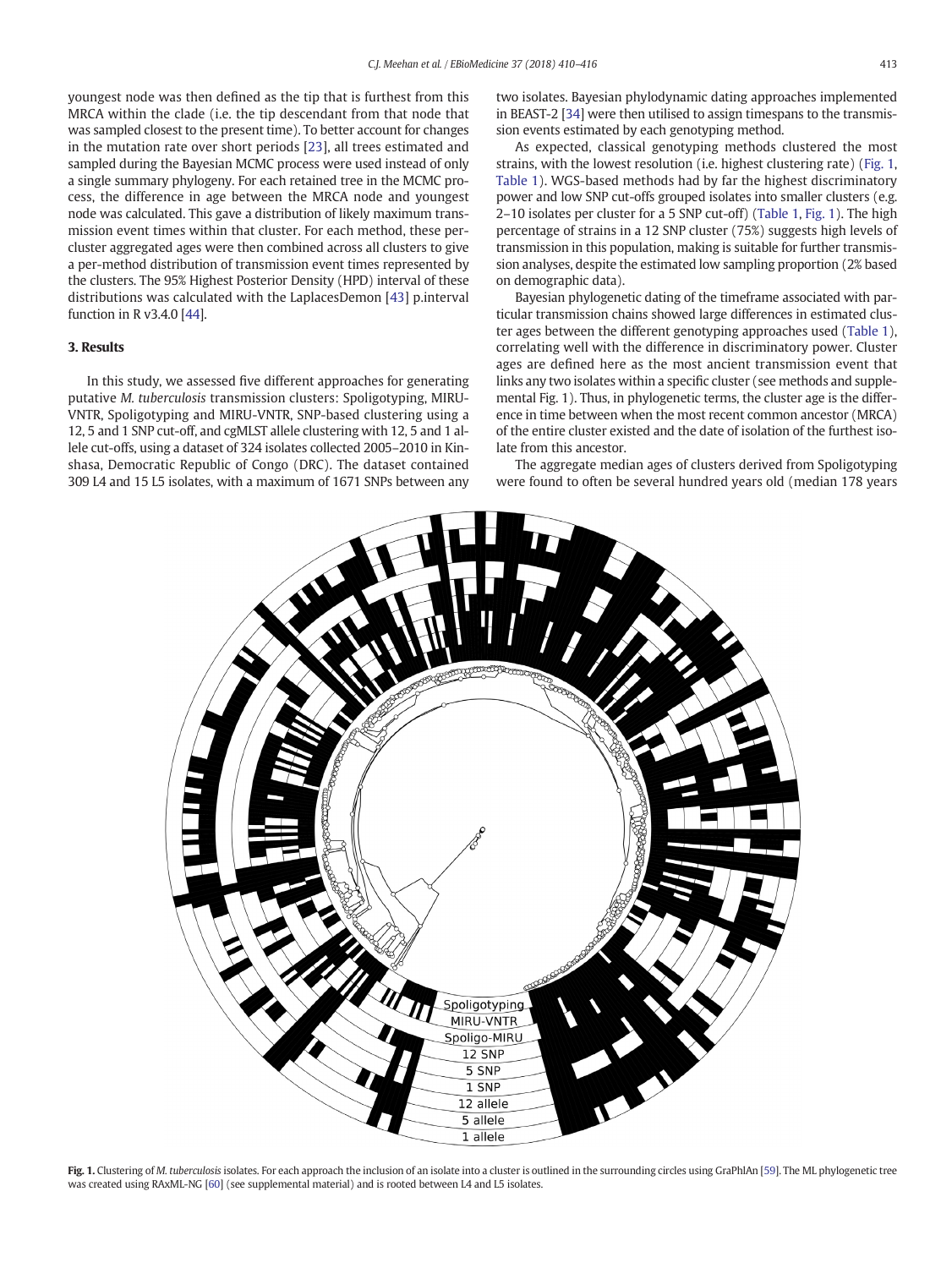<span id="page-4-0"></span>Clustering method overview for each clustering method, the general features are outlined in the table. Median ages and 95% HPD ranges are based upon the BEAST-2 estimates of clade heights (see methods).

| Method              | <b>Strains</b><br>in<br>clusters | Number<br>of<br>clusters | Percent of strains<br>in<br>clusters | Cluster<br>sizes | Maximum<br><b>SNP</b><br>distances | Clustering<br>rate | Mean<br>timespan | Timespan<br>95%<br><b>HPD</b> |
|---------------------|----------------------------------|--------------------------|--------------------------------------|------------------|------------------------------------|--------------------|------------------|-------------------------------|
| Spoligotyping       | 276                              | 33                       | 85.19                                | $2 - 39$         | $1 - 685$                          | 0.75               | 178.35           | 0.34-7747                     |
| <b>MIRU-VNTR</b>    | 207                              | 38                       | 63.89                                | $2 - 30$         | $0 - 611$                          | 0.5216             | 35.58            | $0 - 1830$                    |
| Spoligo-MIRU        | 174                              | 36                       | 53.7                                 | $2 - 25$         | $0 - 611$                          | 0.4259             | 36.38            | $0 - 1969$                    |
| 12 SNP cluster      | 242                              | 47                       | 74.69                                | $2 - 34$         | $0 - 23$                           | 0.6019             | 23.63            | $0 - 102.58$                  |
| 5 SNP cluster       | 147                              | 40                       | 45.37                                | $2 - 27$         | $0 - 10$                           | 0.3302             | 10.86            | $0 - 47.07$                   |
| <b>SNP</b> cluster  | 74                               | 29                       | 22.84                                | $2 - 6$          | $0 - 2$                            | 0.1389             | 3.91             | $0 - 23.54$                   |
| 12 allele<br>cgMLST | 254                              | 45                       | 78.4                                 | $2 - 39$         | $0 - 51$                           | 0.6451             | 24.06            | $0 - 112.25$                  |
| 5 allele cgMLST     | 173                              | 42                       | 53.4                                 | $2 - 28$         | $0 - 22$                           | 0.4043             | 13.4             | $0 - 68.53$                   |
| I allele cgMLST     | 80                               | 31                       | 24.69                                | $2 - 6$          | $0 - 4$                            | 0.1512             | 4.73             | $0 - 24.65$                   |

(95% HPD: 0–7747)) (Table 1). MIRU-VNTR clustering encompassed more recent transmission events than Spoligotyping, but were still found to be often over three decades old (median 36 years (95% HPD: 0–1830)). The combination of MIRU-VNTR and Spoligotyping resulted in cluster ages similar to MIRU-VNTR alone (Table 1). Clusters based on SNP cut-offs correlated to 23 years using a 12 SNP cut-off (95% HPD: 0–103), 11 years using a 5 SNP cut-off (95% HPD: 0–47), and 4 years using a 1 SNP cut-off (95% HPD: 0–24) (Table 1). Cluster sizes and ages based on cgMLST alleles were similar to the SNP-based clusters (Table 1).

#### 4. Discussion

The term 'recent transmission' is often applied to gain a better understanding of the current transmission dynamics of pathogens in a given population. However, little data is available on how recent a likely transmission event occurred when measured with different genotyping methods. To get a better understanding of the discriminatory power of different classical genotyping techniques and WGS-based approaches in relation to outbreak timing, this study has performed an in-depth comparison of clustering rates and dated phylogenies obtained in a collection of 324 Mtbc strains from a high incidence setting (Kinshasa, DRC). With a whole genome phylodynamic approach employed as a gold standard, our study demonstrates that each genotyping method was associated with a specific discriminatory power resulting in clusters representing vastly different time periods of transmission events (Table 1). This has significant implications for data interpretations e.g. when selecting and utilising different genotyping/clustering approaches for epidemiological studies and assessing the effectiveness of public health intervention strategies.

As the most extreme example, Spoligotyping-derived clusters were associated with transmission events that can be several hundred years old. This is due to the low discriminatory power coupled with the high rate of convergent evolution (the same spoligotype pattern found in phylogenetically distant isolates). When convergent patterns are removed, the median and maximum transmission ages drop dramatically (see Supplementary table 1). However, in practise, such pattern removal is impossible without WGS data. Thus, these findings add weight to the previous suggestion that this technique is not suitable for recent transmission studies [[45\]](#page-6-0), although may be of use as a lowcost method of sorting Mtbc strains into the seven primary lineages [[46,47](#page-6-0)]. The transmission times encompassed by MIRU-VNTR clusters often spanned over three decades (Table 1), confirming previous studies showing over-estimation of recent transmission with this method [[7](#page-5-0),[13,](#page-5-0)[19,48\]](#page-6-0). In line with previous findings [\[45,49](#page-6-0)], convergent evolution of 24-loci MIRU-VNTR patterns was rarer than observed for Spoligotyping, but did occur in 16% of MIRU-VNTR-based clusters. Removal of such convergent patterns did not drastically change the median transmission ages for MIRU-VNTR (36 vs 26 years) but did affect the maximum ages (Supplementary table 1). As with Spoligotyping, such patterns cannot be easily detected and thus the impact of convergence in other datasets cannot be estimated. Combination of these two classical methods was similar to MIRU-VNTR alone, further limiting the use of Spoligotyping for molecular epidemiology.

For defining transmission events that occurred in more recent time frames before sampling, WGS-based methods were found to be better suited than classical genotyping methods (Table 1). The 12 SNP cut-off, currently the recommended upper bound for clustering isolates, often defines transmission events that occurred on average two decades prior to sampling, slightly younger in median age to clusters estimated by MIRU-VNTR, but also drastically more recent in maximum ages. This suggests that the 12 SNP cluster method may be a good replacement for MIRU-VNTR as it detects larger transmission networks spanning similar transmission time periods but is less affected by convergent evolution. Isolates clustered at a low (5 SNP) or nearly identical (1 SNP) cut-off were found to represent transmission events occurring over a time span of up to ten years. These findings correlate well with previous studies where confirmed contact tracing-based epidemiological links were found between patients that were two [[15,50\]](#page-6-0) and three [\[7\]](#page-5-0) SNPs apart. The original paper that proposed the 5 and 12 SNP cut-offs found that serial isolates that were 10 years apart differed by, on average, 6 SNPs, also agreeing with the findings presented here [[14](#page-6-0)]. Comparisons between the SNP-based (using almost all genomic differences) and the cgMLST-based (using a defined core set of genes) methods demonstrated that the latter approach gives similar estimates to full SNP approaches. This supports the use of low SNP or cgMLST differences for detection or exclusion of very recent transmission, although basing clustering on such low numbers of SNPs makes robust identification of transmission direction difficult.

The mutation rate of M. tuberculosis has been estimated to be between  $10^{-7}$  and  $10^{-8}$  substitutions per site per year [\[3,7](#page-5-0)[,24](#page-6-0)]. Within the Bayesian analysis employed here, the mutation rate was free to vary between these values but was found to strongly favour  $\sim$ 3  $\times$  10<sup>-8</sup> (ESS > 1000 for all runs; 95% HDP: 4  $\times$  10<sup>-9</sup> - 8  $\times$  10<sup>-8</sup>), translating to approximately 0·13 SNPs per genome per year (95% HDP: 0.017 - 0.35). While the mutation rate used here is in line with previous estimates for lineage 4 [[24\]](#page-6-0) (which most of this dataset is comprised of), it may be similar in other lineages, although this has only been shown for lineage 2 [\[3,](#page-5-0)[24\]](#page-6-0). Thus, per-lineage estimates are required for all seven lineages to ensure similar transmission times are linked to genotyping methods across the whole diversity of the Mtbc.

While this study has many advantages due to its five year population based design in an endemic setting coupled with the application of three different genotyping methods (Spoligotyping, 24-locus MIRU-VNTR and WGS), future confirmatory studies could address the following drawbacks that are inherent to genomic epidemiology [[16](#page-6-0),[22](#page-6-0)]: 1) studies employing contact tracing and/or digital epidemiology [[51\]](#page-6-0) in conjunction with these genotyping methods can help confirm transmission times associated with different clusters and increase the sampling proportion (although these methods also have many limitations); 2) as outlined above, strains of other lineages of the Mtbc should be analysed in a similar fashion to ensure transferability of findings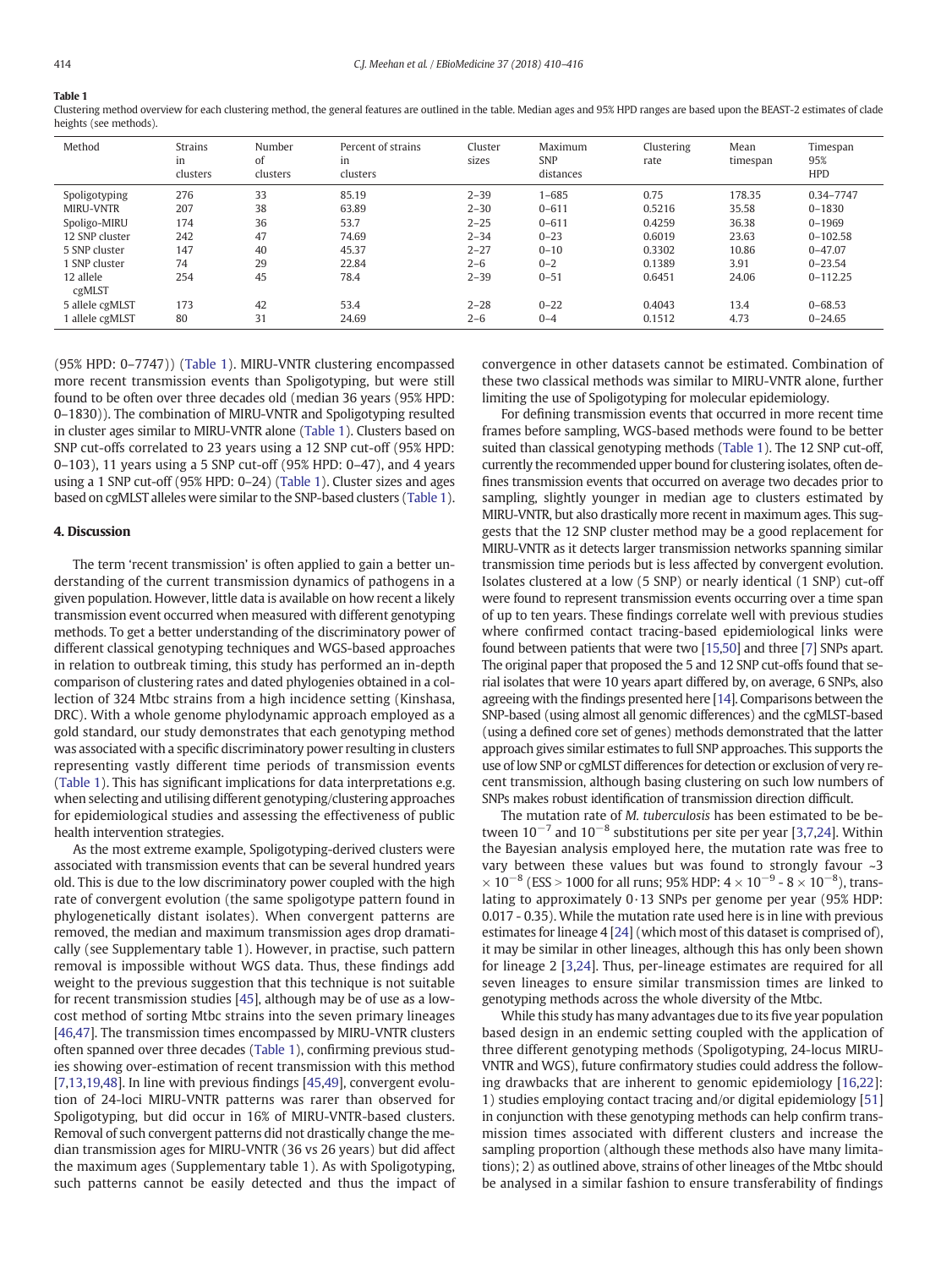<span id="page-5-0"></span>across the entire complex; 3) a broad range of drug resistance profiles should be included to fully assess the impact of such mutations on transmission estimates; 4) improved WGS methods, such as directly from clinical samples to help reduce culture biases [[52\]](#page-6-0) and longer reads (e.g. PacBio SMRT or Nanopore MinION) to capture the entire genome, including repetitive regions such as PE/PPE genes known to impact genome remodelling [[53,54](#page-6-0)], will ensure that the maximum diversity between isolates is captured; 6) extensive panels of Spoligotyping and MIRU-VNTR results paired with WGS data will help assess the extent of convergence in these methods and better correlate their clusters with those of low SNP thresholds and 7) standardised SNP calling pipelines appropriate across all lineages, with high true positive/low false negative rates, will ensure that Mtbc molecular epidemiology can be uniformly implemented and comparable across studies. Additionally, extensions of the current WGS-based strategies, such as including within-patient diversity [\[55,56](#page-6-0)] (may be missed by single colony picking for WGS) or counting inferred transmissions instead of SNPs [[57\]](#page-6-0) are required to truly understand the underlying dynamics of the M. tuberculosis transmission network.

Since each method was found to represent different timespans and clustering definitions, they can be used in a stratified manner in an integrated epidemiological and public health investigation addressing the transmission of Mtbc strains. For instance, although Spoligotyping clusters represented potentially very old transmission events, the low associated cost and its ability to be applied directly on sputum helps reduce culture bias and thus robustly assign lineages. This may aid public health officials in high burden settings understand (changes in) the population structure of the MTBc lineages, including ruling out instances of relapse or laboratory contamination in case patterns differ. However, due to the problems outlined above, the usefulness of this method in public health initiatives is limited. MIRU-VNTR may serve well as first-line surveillance of potential transmission events in the population, guiding further investigations and resource allocations. Although with the ever decreasing cost and increasing speed of WGS methods, the expense and workload of MIRU-VNTR makes it difficult to justify over the vast increase in data gained from genomics.

If classical genotyping methods are employed, any potential transmission hotspots should then be further investigated with contact tracing and/or WGS. Employment of different cut-offs and clustering approaches to WGS data can then address several questions. The 12 SNP/cgMLST allele cluster approaches serve well for high level surveillance targeting larger (older) transmission networks, akin to what is currently often done using MIRU-VNTR (e.g. [\[15,58](#page-6-0)]). Recent transmission events can then be detected through employment of low SNP cut-offs (e.g. 5 SNPs for transmission in the past 10 years or 1 SNPs for transmission in the past 5 years). In high incidence/low diversity settings where amalgamation of clusters may inadvertently obscure distinct hotspots of transmission at different time points, subdivision into distinct time-dependant clusters can be undertaken using the algorithm presented in such a study in East Greenland [\[19](#page-6-0)].

Overall, phylodynamic approaches applied to whole genome sequences, as undertaken here, are recommended to fully investigate the specific transmission dynamics within a study population to account for setting-specific conditions, such as low/high TB incidence, low/high pathogen population diversity, and sparse/dense sampling fractions. As WGS methods become more commonplace and easier to implement in a variety of settings, each genotyping method can be employed as part of an overall evidence gathering program for transmission, placing molecular epidemiological approaches as an integral part in tracking and stopping the spread of TB.

#### Acknowledgements

The authors would like to thank Armand Van Deun and Koen Vandelannoote for valuable discussion and input and Cecile Uwizeye for aid with spoligotyping.

#### Funding sources

This work was supported by an ERC grant [INTERRUPTB; no. 311725] to BdJ, FG and CJM; an ERC grant to TS [PhyPD; no. 335529]; an FWO PhD fellowship to PM [grant number 1141217N]; the Leibniz Science Campus EvolLUNG for MM and SN; the German Centre for Infection Research (DZIF) for TAK, MM, CU, PB and SN; a SNF SystemsX grant (TBX) to JP and TS and a Marie Heim-Vögtlin fellowship granted to DK by the Swiss National Science Foundation. The computational resources and services used in this work were provided by the VSC (Flemish Supercomputer Center), funded by the Research Foundation - Flanders (FWO) and the Flemish Government – department EWI.

# Declaration of interests

The authors declare there are no conflicts of interest attached to this work.

#### Author contributions

CJM, FG and BCdJ conceived the study. MKK and BCdJ oversaw collection of isolates and ethical approval. TAK, SA, MM, PB and SN undertook classic genotyping and sequencing of isolates. CJM, PM, TA, CU and PL undertook WGS assembly and data preparation. CJM undertook all convergence and clustering analyses. CJM, PM, JP, MM, TS and DK undertook all phylodynamics. CJM, PM, SN and BCdJ wrote the manuscript. All authors read and revised the manuscript and approved its final form.

### Appendix A. Supplementary data

Supplementary data to this article can be found online at [https://doi.](https://doi.org/10.1016/j.ebiom.2018.10.013) [org/10.1016/j.ebiom.2018.10.013.](https://doi.org/10.1016/j.ebiom.2018.10.013)

#### References

- [1] [WHO. Global TB Rep 2017:2018.](http://refhub.elsevier.com/S2352-3964(18)30424-9/rf0005)
- [2] [Kendall EA, Fofana MO, Dowdy DDW, Who, Dye C, Garnett G, et al. Burden of trans](http://refhub.elsevier.com/S2352-3964(18)30424-9/rf0010)[mitted multidrug resistance in epidemics of tuberculosis: a transmission modelling](http://refhub.elsevier.com/S2352-3964(18)30424-9/rf0010) [analysis. Lancet Respir Med 2015 Nov 12;3\(12\):963](http://refhub.elsevier.com/S2352-3964(18)30424-9/rf0010)–72.
- [3] [Merker M, Blin C, Mona S, Duforet-Frebourg N, Lecher S, Willery E, et al. Evolutionary](http://refhub.elsevier.com/S2352-3964(18)30424-9/rf0015) [history and global spread of the Mycobacterium tuberculosis Beijing lineage. Nat](http://refhub.elsevier.com/S2352-3964(18)30424-9/rf0015) [Genet 2015 Jan 19;47\(3\):242](http://refhub.elsevier.com/S2352-3964(18)30424-9/rf0015)-9.
- [4] [Shah NS, Auld SC, Brust JCM, Mathema B, Ismail N, Moodley P, et al. Transmission of](http://refhub.elsevier.com/S2352-3964(18)30424-9/rf0020) [extensively drug-resistant tuberculosis in South Africa. N Engl J Med 2017 Jan 19;](http://refhub.elsevier.com/S2352-3964(18)30424-9/rf0020) [376\(3\):243](http://refhub.elsevier.com/S2352-3964(18)30424-9/rf0020)–53.
- [5] [Merker M, Kohl TA, Niemann S, Supply P. The evolution of strain typing in the My](http://refhub.elsevier.com/S2352-3964(18)30424-9/rf0025)[cobacterium tuberculosis complex. Advances in Experimental Medicine and Biology;](http://refhub.elsevier.com/S2352-3964(18)30424-9/rf0025) [2017. p. 43](http://refhub.elsevier.com/S2352-3964(18)30424-9/rf0025)–78.
- [6] [Fox GJ, Barry SE, Britton WJ, Marks GB. Contact investigation for tuberculosis: a sys](http://refhub.elsevier.com/S2352-3964(18)30424-9/rf0030)[tematic review and meta-analysis. Eur Respir J 2012;41\(1\).](http://refhub.elsevier.com/S2352-3964(18)30424-9/rf0030)
- [7] [Roetzer A, Diel R, Kohl TA, Rückert C, Nübel U, Blom J, et al. Whole genome sequenc](http://refhub.elsevier.com/S2352-3964(18)30424-9/rf0035)[ing versus traditional genotyping for investigation of a Mycobacterium tuberculosis](http://refhub.elsevier.com/S2352-3964(18)30424-9/rf0035) [outbreak: a longitudinal molecular epidemiological study. \(Neyrolles O, editor\) PLoS](http://refhub.elsevier.com/S2352-3964(18)30424-9/rf0035) [Med 2013 Jan 12;10\(2\):e1001387.](http://refhub.elsevier.com/S2352-3964(18)30424-9/rf0035)
- [8] [Bjorn-Mortensen K, Lillebaek T, Koch A, Soborg B, Ladefoged K, Sørensen HCF, et al.](http://refhub.elsevier.com/S2352-3964(18)30424-9/rf0040) [Extent of transmission captured by contact tracing in a tuberculosis high endemic](http://refhub.elsevier.com/S2352-3964(18)30424-9/rf0040) [setting. Eur Respir J 2017;49\(3\).](http://refhub.elsevier.com/S2352-3964(18)30424-9/rf0040)
- [9] [Thierry D, Cave MD, Eisenach KD, Crawford JT, Bates JH, Gicquel B, et al. IS6110, an](http://refhub.elsevier.com/S2352-3964(18)30424-9/rf0045) [IS-like element of Mycobacterium tuberculosis complex. Nucleic Acids Res 1990](http://refhub.elsevier.com/S2352-3964(18)30424-9/rf0045) [Jan 11;18\(1\):188.](http://refhub.elsevier.com/S2352-3964(18)30424-9/rf0045)
- [10] [Kamerbeek J, Schouls L, Kolk A, van Agterveld M, van Soolingen D, Kuijper S, et al.](http://refhub.elsevier.com/S2352-3964(18)30424-9/rf0050) [Simultaneous detection and strain differentiation of Mycobacterium tuberculosis](http://refhub.elsevier.com/S2352-3964(18)30424-9/rf0050) [for diagnosis and epidemiology. J Clin Microbiol 1997 Apr;35\(4\):907](http://refhub.elsevier.com/S2352-3964(18)30424-9/rf0050)–14.
- [11] [Supply P, Magdalena J, Himpens S, Locht C. Identi](http://refhub.elsevier.com/S2352-3964(18)30424-9/rf0055)fication of novel intergenic repet[itive units in a mycobacterial two-component system operon. Mol Microbiol 1997](http://refhub.elsevier.com/S2352-3964(18)30424-9/rf0055) [Dec;26\(5\):991](http://refhub.elsevier.com/S2352-3964(18)30424-9/rf0055)–1003.
- [12] [Supply P, Allix C, Lesjean S, Cardoso-Oelemann M, Rusch-Gerdes S, Willery E, et al.](http://refhub.elsevier.com/S2352-3964(18)30424-9/rf0060) [Proposal for standardization of optimized mycobacterial interspersed repetitive](http://refhub.elsevier.com/S2352-3964(18)30424-9/rf0060) [unit-variable-number tandem repeat typing of mycobacterium tuberculosis. J Clin](http://refhub.elsevier.com/S2352-3964(18)30424-9/rf0060) [Microbiol 2006 Dec 1;44\(12\):4498](http://refhub.elsevier.com/S2352-3964(18)30424-9/rf0060)–510.
- [13] [Wyllie DH, Davidson JA, Grace Smith E, Rathod P, Crook DW, Peto TEA, et al. A quan](http://refhub.elsevier.com/S2352-3964(18)30424-9/rf0065)[titative evaluation of MIRU-VNTR Typing against whole-genome sequencing for](http://refhub.elsevier.com/S2352-3964(18)30424-9/rf0065) [identifying mycobacterium tuberculosis transmission: a prospective observational](http://refhub.elsevier.com/S2352-3964(18)30424-9/rf0065) [cohort study. EBioMedicine 2018 Aug;34:122](http://refhub.elsevier.com/S2352-3964(18)30424-9/rf0065)–30.